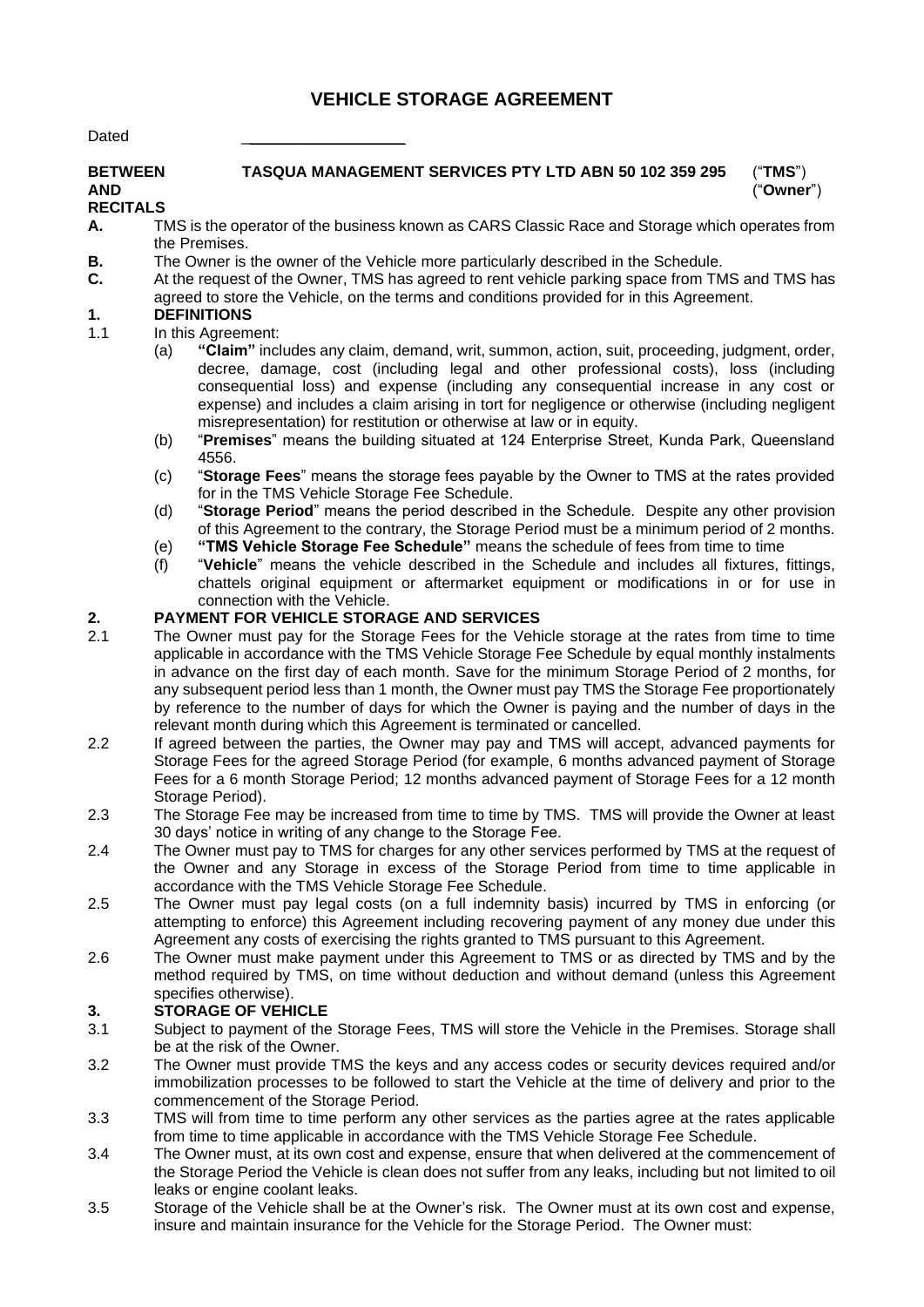- (a) prior to commencement of the Storage Period; and
- (b) if reasonably requested by TMS at any time during the Storage Period, within 5 Business Days of any request,
- provide TMS evidence of this insurances required under this clause [3.5.](#page-0-0)

# **4. RELOCATION**

4.1 TMS may in its discretion relocate or drive the Vehicle within the Premises without notice to the Owner. The Owner authorises TMS to drive the Vehicle where necessary. This authorisation extends to TMS, its employees and its agents.

# <span id="page-1-3"></span>**5. LIEN**

5.1 The Owner grants TMS a lien over the Vehicle for all charges pursuant to the Agreement including any expenses incurred by TMS in accordance with this Agreement.

# **6. VEHICLE ABANDONMENT**

6.1 Unless prior written agreement is reached with TMS, if a Vehicle remains at the Premises for a period in excess of 60 days or if a Vehicle remains at the Premises for a period in excess of 60 days after the expiration of the Storage Period then the Vehicle will be deemed abandoned and the Owner authorises TMS to deal with the Vehicle in any manner that TMS deems fit, including but not limited to moving the Vehicle to other premises or disposing of the Vehicle in accordance with the terms of this Agreement.

# **7. OWNER'S WARRANTIES**

- 7.1 The Owner warrants and represents to TMS that at the date of this Agreement:
	- (a) The Owner has legal title to the Vehicle;
		- (b) The Vehicle is free from all encumbrances, claims or liens;
		- (c) The Owner is not bankrupt nor has any receiver been appointed over or in respect of any of the Owner's assets;
		- (d) The Owner has not, at the date of this Agreement, agreed to sell the Vehicle.
- 7.2 If any act, matter or thing occurs or becomes known to the Owner which is inconsistent with the warranties and representations contained in this clause, or if the warranties and representations contained in this clause are incapable of being given, the Owner must immediately give TMS written notice of that act, matter or thing.

# **8. SALE OF VEHICLE BY OWNER**

- 8.1 Where at any stage during the Storage Period of this Agreement the Owner sells the Vehicle to a third party ("**New Owner**"), the Owner must provide notice to TMS to that effect. Where:
	- (a) the New Owner intends to continue storage of the Vehicle following the date of sale and purchase of the Vehicle, the Owner will do all things necessary to assist TMS in procuring from the New Owner a vehicle storage agreement on the same (or similar) terms to this Agreement;
	- (b) the New Owner does not intend to continue storage of the Vehicle following the date of sale and purchase of the Vehicle, the Owner must promptly providing notice to TMS to that effect.
- 8.2 In the event the Vehicle is sold, the Owner shall remain liable for Storage Fees until:
	- (a) the date on which the New Owner enters into a vehicle storage agreement on the same (or similar) terms to this Agreement; or
	- (b) the date on which the New Owner permanently removes the Vehicle from storage in the **Premises**

whichever is the latter.

#### **9. ACKNOWLEDGEMENT RISK AND INDEMNITIES**

#### <span id="page-1-0"></span>9.1 The Owner acknowledges that:

- (a) vehicle washing and detailing may be performed on other vehicle in the Premises, including a vehicle in close proximity to the Vehicle;
- (b) the Vehicle is in the condition as described in the Condition Report at the time that TMS takes possession of the Vehicle;
- (c) TMS provides storage services only and does not necessarily store Vehicle according to manufacturers' requirements or any other special requirements unless the Owner and TMS agree to such requirements and the Owner agrees to pay additional charges as set from time to time in the TMS Vehicle Storage Fee Schedule.
- <span id="page-1-1"></span>9.2 The Owner uses the services of TMS (including the storage of the Vehicle) at own risk and in particular, the risk in the Vehicle remains with the Owner.
- <span id="page-1-2"></span>9.3 The Owner releases TMS from any liability, action or demand due to any damage, loss (including consequential), injury or death occurring on or near Vehicle or in or near the Premises arising from any cause whatsoever including the negligence of TMS or from matters referred to in clause [1.1\(a\).](#page-1-0)
- 9.4 Without limiting the generality of the above clause, the Owner releases TMS from any liability, action or demand due to damage:
	- (a) caused by electrical failure;
	- (b) which is damage to Vehicle door handles; or
	- (c) caused by mechanical failure.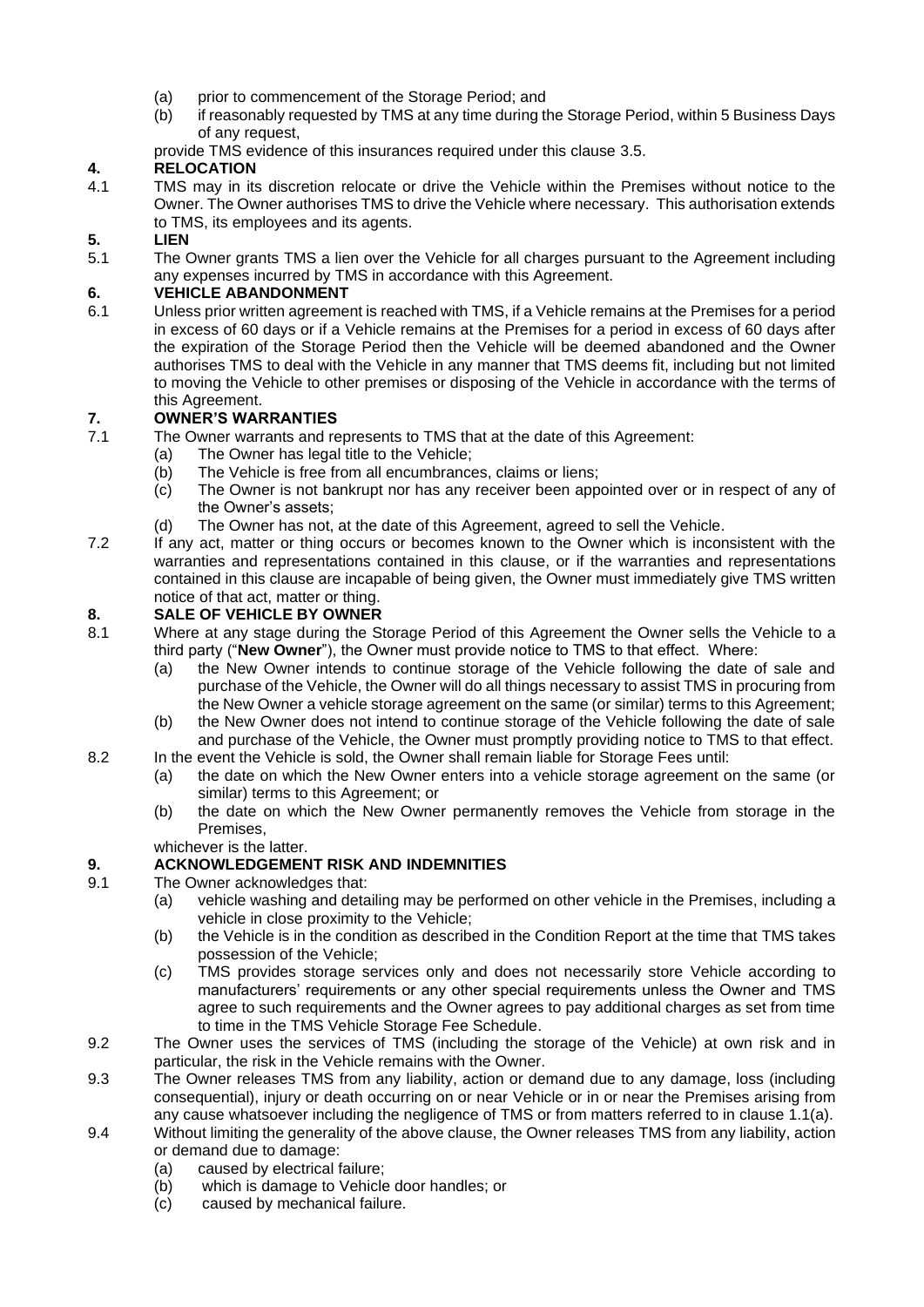- 9.5 The Owner indemnifies TMS, its employees and agents from and against all claims, demands, actions, loss, costs and expenses brought or made against or suffered or incurred by TMS arising directly or indirectly out of:
	- (a) the actions, omissions or negligence of the Owner and the Owner's servants or agents (including any contractor employed by the Owner);
	- (b) any default by the Owner under this Agreement;
	- (c) misuse by the Owner of any facilities or services made available by TMS; or
	- (d) any other cause other than the sole negligence of TMS its employees and agents
- 9.6 To the extent permitted by law, all conditions, warranties, terms and obligations expressed or implied in by law in any way relating to goods or services ("Prescribed Terms") are excluded and (without limiting clauses [9.2](#page-1-1) o[r 9.3\)](#page-1-2) TMS will not be liable in contract, tort, negligence, breach of statutory duty or otherwise to the Owner or any other person in respect of any loss or damage, including loss of property or profit, claims or demands of any nature arising directly out of the use of the Premises by the Owner or any other person, the provision of any other service to the Owner or in relation to the Vehicle. If liability for breach of a Prescribed Term cannot be excluded but is capable of limitation it is hereby limited at the option of the resupply of the goods or payment of the costs of such resupply of services or payment of the costs of such resupply (as the case may be).

# **10. CLAIMS**

- 10.1 Any claims made by the Owner with respect to the condition of the Vehicle after the Storage Period must be made within one hour of the Vehicle being returned to the Owner by TMS. The Owner releases and forever holds harmless TMS for any claims not notified to TMS in that time.
- 10.2 If the Owner fails to complete a Condition Report at the beginning of the Storage Period than TMS may (although is not obliged to) complete a Condition Report, in which case the Owner accepts this Condition Report. If TMS does not complete a Condition Report, then the Owner forfeits any right the Owner may have either in law or in equity against TMS with respect to the condition of the Vehicle.

#### **11. CHANGE OF ADDRESS AND NOTICE**

11.1 The Owner must notify TMS immediately of and change in the Owner's address or contact details. TMS may serve any notice by forwarding it by post to the address last notified by the Owner and the notice shall be deemed to have been received on the day that the notice should have arrived in the ordinary course of the post.

# **12. INTEREST ON OVERDUE AMOUNTS**

12.1 Without limiting any other right or remedy available to TMS, whether under this Agreement, at law, in equity or otherwise, the Owner agrees to pay to TMS interest on any amount due to TMS under this Agreement at the rate 2.5% for each month or part of a month that such amounts remain unpaid after the due date for payment. If TMS obtains a judgement against the Owner, the Owner must pay interest on the amount of the judgement at the higher of the rate prescribed by legislation or the rate specified under this clause for each month or part of the month that the judgement remains unpaid.

#### **13. ACCESS AND REMOVAL OF VEHICLE**

- 13.1 TMS reserves the right to impose conditions as to the time and manner of access to the Vehicle by the Owner or any person authorised by the Owner and is not obliged to provide access to the Vehicle or to permit its removal from the Premises unless TMS is satisfied that the person or persons seeking access to the Vehicle are properly authorised by the Owner.
- 13.2 TMS shall be entitled to refuse access to the Vehicle and to prevent its removal where moneys are owing by the Owner to TMS or if TMS exercises its lien pursuant to clause [5.](#page-1-3)
- 13.3 The Owner must pay TMS the applicable Storage Fee for any period which TMS retains possession of the Vehicle as a consequence of the exercise of the lien referred to in clause [5](#page-1-3) and that lien shall extend over any Storage Fee charged pursuant to this clause.
- 13.4 Access to the Premises is strictly limited to personnel authorised by TMS.
- <span id="page-2-0"></span>13.5 Temporary removal of a Vehicle requires a minimum of 48 hours prior notice. Unless agreed by prior arrangement with TMS, removal of any Vehicle must occur between the hours of 8.30am to 5.30pm Monday to Friday. Removal of any Vehicle in contravention of the requirements of this clause [13.5](#page-2-0) (namely, without 48 hours prior notice, on a weekend or public holiday) will incur additional charges in accordance with the rates provided for in the TMS Vehicle Storage Fee Schedule.
- 13.6 Inspection of any Vehicle must be by prior appointment with TMS.<br>13.7 Permanent removal of a Vehicle, unless otherwise agreed, required.
- Permanent removal of a Vehicle, unless otherwise agreed, requires 30 days prior written notice to TMS. The Owner must pay Storage Fees for the minimum Storage Period of 2 months prior to acceptance of any Vehicle by TMS for storage. Permanent removal of any Vehicle after this time in accordance with this Agreement will result in a pro-rata refund of any Storage Fees paid in advance (if any).

#### **14. TERMINATION**

14.1 TMS or the Owner may terminate this Agreement at any time by giving the other 30 days' prior written notice.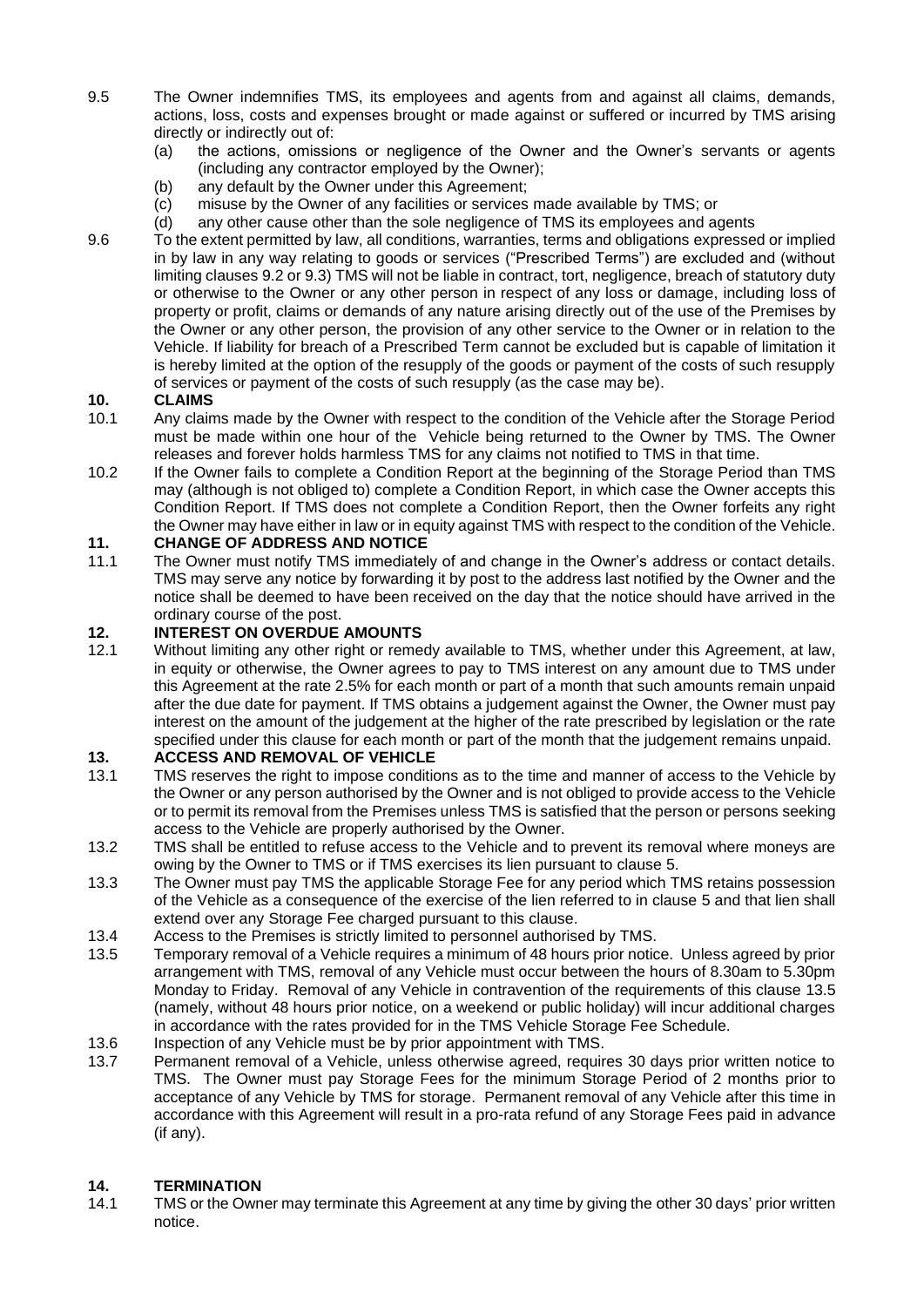- 14.2 If the Owner breaches this Agreement than TMS may notify the Owner of the breach and, if that breach is not remedied within 5 Business Days, TMS may immediately terminate this Agreement by written notice to the Owner.
- 14.3 Upon termination of this Agreement (whether by termination under this clause or otherwise) the Owner must immediately remove the Vehicle from the Premises and pay all outstanding Storage Fees and other money payable to TMS pursuant to this Agreement. For the purpose of this provision, Storage Fees will continue to accrue from the date of termination until the date of removal and payment.
- 14.4 The expiry of this Agreement (whether by termination under this clause or otherwise) shall not prejudice or effect any rights or remedies available to TMS under this Agreement, at law, in equity or otherwise.
- 14.5 Transfer of title in the Vehicle (whether by sales or otherwise) will not terminate this Agreement and the Owner remains liable under this Agreement until this Agreement is discharged or TMS enters an agreement with the new owner.

# **15. GENERAL CONDITIONS**

- 15.1 The Owner:
	- (a) must only use the storage facility of TMS for storage of the Vehicle and may not store in or with the Vehicle any goods that are hazardous, illegal, stolen, flammable, explosive, environmentally harmful, perishable or that are a risk to property or person (except to the extent that the goods of such nature are ordinarily found in Vehicle and cannot be reasonably removed from the Vehicle);
	- (b) cannot assign this Agreement without the prior express written consent of TMS;
	- (c) gives permission to TMS to discuss any matter arising under this Agreement with the Alternative Contact;
	- (d) must comply with all reasonable directions given to the Owner by TMS's employees charged with the administration of the Premises.

# **16. CREDIT CARD PAYMENT**

16.1 The Owner authorises TMS to charge the Owner's credit card for any payments that are due and owing to TMS by the Owner under this Agreement.

# **17. PRIVACY**

- 17.1 TMS holds all information it obtains about the Owner pursuant to the Privacy Principles of the *Privacy Act 1988*.
- 17.2 Information is collected for the purposes of carrying out this Agreement or enforcing the TMS's rights under this Agreement.

#### **18. GENERAL PROVISIONS**

- 18.1 **Costs**
	- Each party shall pay their own costs of and incidental to this Agreement

#### 18.2 **Severance**

The covenants, undertakings and conditions contained in this Agreement are severable and be so construed as not to infringe any laws which may affect this Agreement. If such covenant, undertaking or condition on its true interpretation is found to infringe any such laws, the covenant, undertaking or condition shall be read down to the extent as may be necessary to ensure that it does not infringe any such law and as may be reasonable in all the circumstances so as to give it a valid operation or a partial character. In the event that the infringing covenant, undertaking or condition cannot be so read down, it shall be deemed void and severable and shall be deemed deleted from this Agreement to the same extent and effect as if never incorporated herein and the parties hereto shall negotiate with each other for the purpose of substituting an appropriate clause, so far as is practicable, in lieu of such deleted covenant, undertaking or condition.

#### 18.3 **Merger**

Notwithstanding completion of the agreement contemplated by this Agreement, any general or special condition or any part or parts of this Agreement to which effect is not given by such completion and capable of taking effect after completion shall remain in full force and effect.

#### 18.4 **Law**

This Agreement shall be interpreted according to and enforced pursuant to the laws of the State of Queensland and each party hereby submits to the jurisdiction of the Courts of and in that State located in Brisbane.

#### **19. COUNTERPARTS**

19.1 This Agreement may be signed in any number of counterparts and email or facsimile counterparts, and all such counterparts taken together are deemed to constitute one and the same instrument.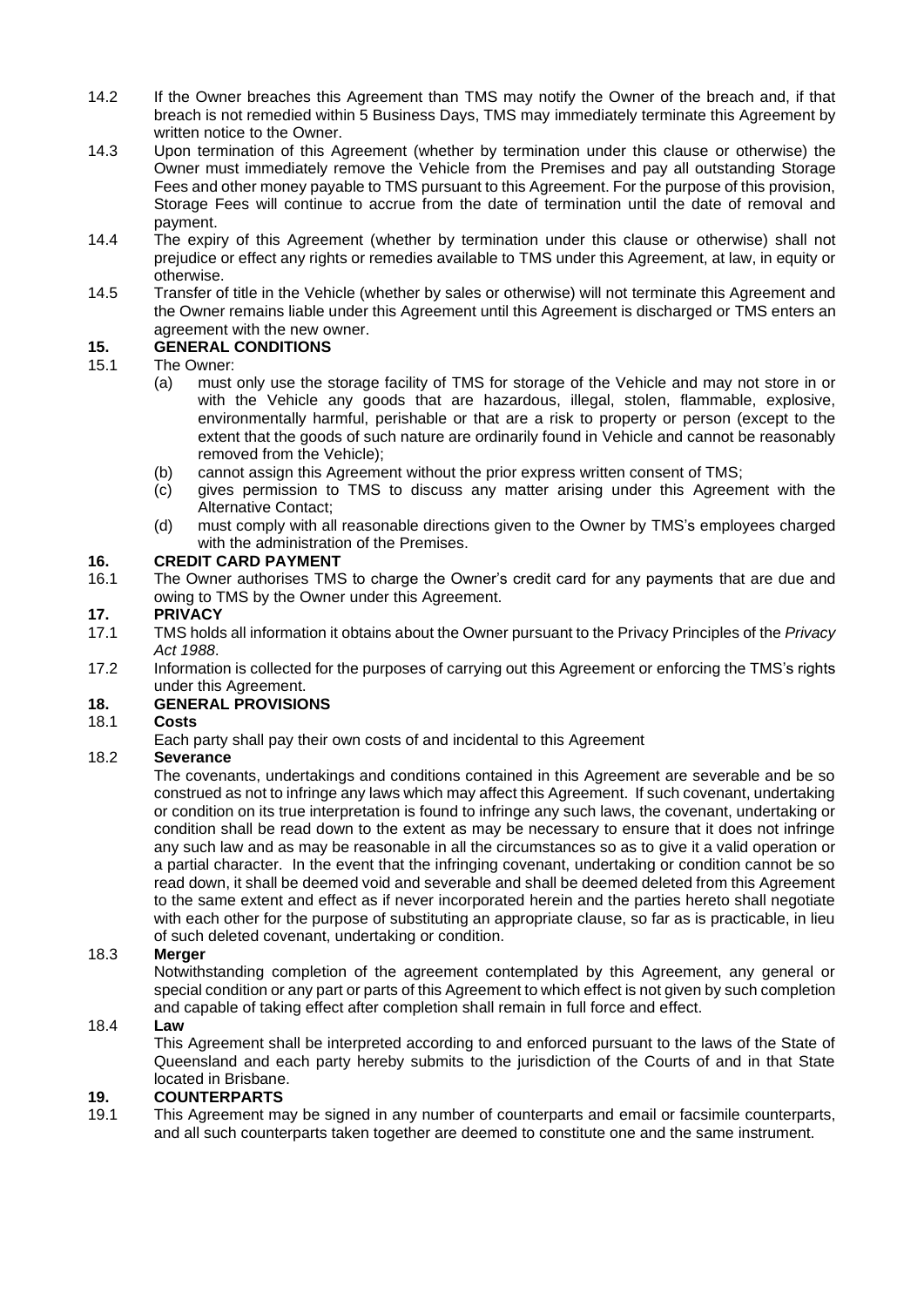# **SCHEDULE**

| <b>OWNER'S NAME:</b>                  |                 |        |  |  |  |  |
|---------------------------------------|-----------------|--------|--|--|--|--|
| <b>CONTACT DETAILS:</b>               | <b>Address:</b> |        |  |  |  |  |
| <b>PHONE:</b>                         |                 |        |  |  |  |  |
| <b>EMAIL:</b>                         |                 |        |  |  |  |  |
| <b>ALTERNATIVE CONTACT:</b>           | Name:           |        |  |  |  |  |
| <b>ADDRESS:</b>                       |                 |        |  |  |  |  |
| <b>PHONE:</b>                         |                 |        |  |  |  |  |
| <b>EMAIL:</b>                         |                 |        |  |  |  |  |
| <b>COMMENCEMENT DATE:</b>             |                 |        |  |  |  |  |
| <b>STORAGE PERIOD:</b>                | From:           | To:    |  |  |  |  |
| <b>VEHICLE DESCRIPTION:</b>           | Make:           | Model: |  |  |  |  |
|                                       | <b>Colour:</b>  | Type:  |  |  |  |  |
| <b>REGISTRATION NUMBER:</b>           |                 |        |  |  |  |  |
| <b>INITIAL STORAGE FEE PER MONTH:</b> |                 |        |  |  |  |  |

\$400.00 per calendar month inclusive of GST (subject to review in accordance with this Agreement).

Should you require a Trickle Charge on your vehicle, this is at a cost of \$5.50/month inclusive of GST.